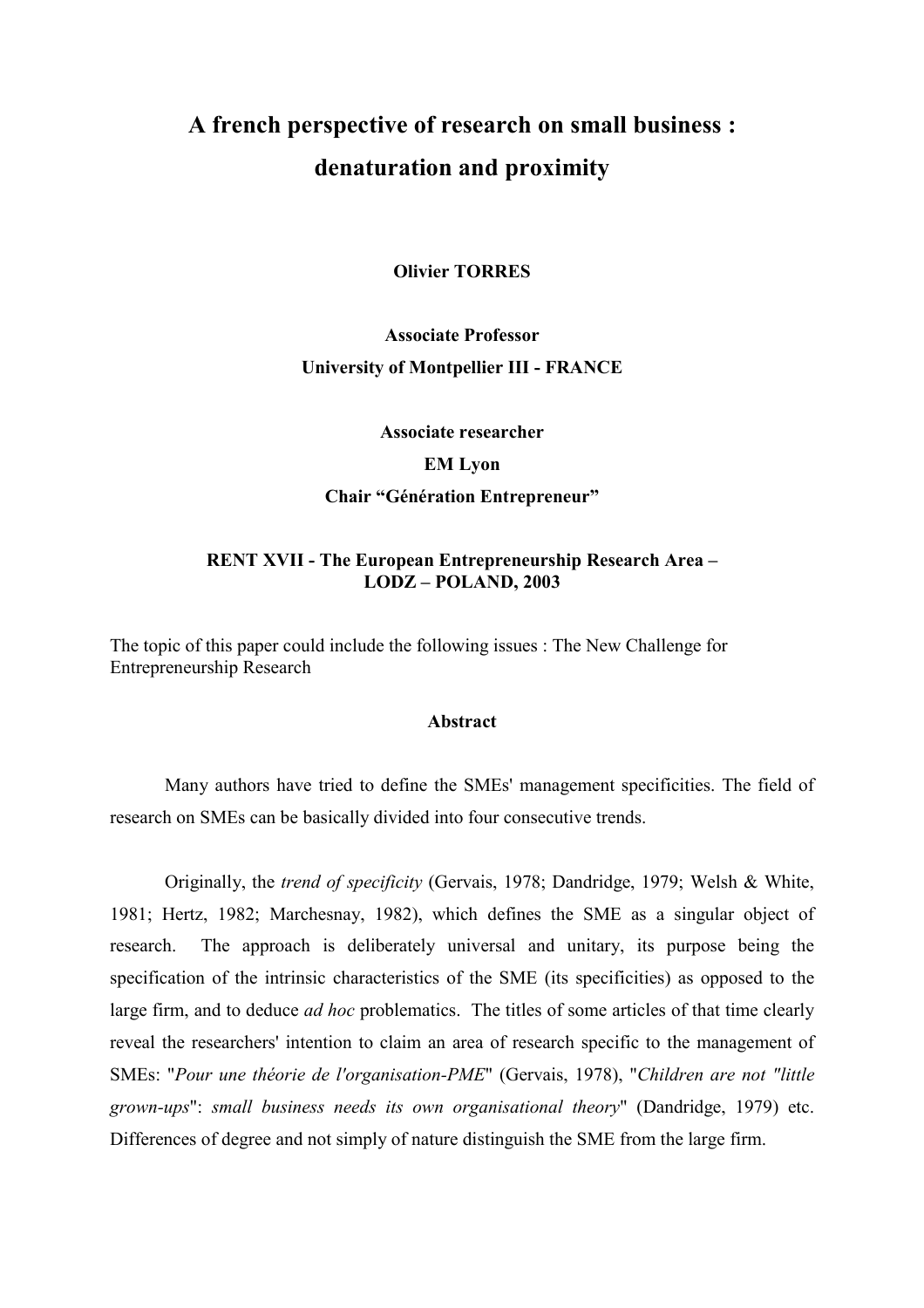On the opposite, the *trend of diversity* defines the SME as a research field in which the SME researcher creates typologies (Churchill & Lewis, 1983). This trend is situated lightyears away from the trend of specificity, the approach being more contingent and the theoretical scope more limited. Any form of generalization becomes hard to achieve due to the high diversity of SME configurations.

Every SME researcher has to position himself in keeping with these different trends because the problematics are different. The contingent approach of the trend of diversity is opposed to the universal approach of the trend of specificity. Marchesnay (1988) describes this antagonism as a real "dilemma" facing the SME researcher :

- "To search for ideal types, but to face the risk of empirical non-relevance"
- To study real behaviours more closely and to set up typologies. However, under these conditions, there is a high risk of increasing the number of typologies without benefiting from a general reference framework. What such structures gain in descriptive power is lost in predictive accuracy."

A third trend tries to include the diversity of SMEs in a coherent and uniting framework. This is the trend of synthesis (Julien & Marchesnay, 1987; D'Amboise & Muldowney, 1988; Brooksbank, 1991; D'Amboise, 1993). The SME concept takes the appearnce of a form, a *gestalt*, of a configuration with an imprecise shape but flexible enough to include a high diversity of cases. The continuum typology formulated by Julien (1993) perfectly illustrates this trend. The concept of SME becomes flexible.

Finally, a fourth trend, the *trend of denaturation* (Torrès, 1998, Torrès and Julien, 2002), no longer considers the thesis of specificity as a postulate, but as a simple hence refutable hypothesis of research. Indeed, the typical model of management of SMEs can no longer account for certain practices. Recently, several French authors relativize nevertheless this thesis. Indeed, the model of management of the small company cannot give an account today of some any more practise. The increase in the number of alliances, the generalization of the just-in-time method and of quality certification, the emergence of networks, the development of risk capital etc. all of these are examples showing that the specificities of SME management tend to disappear and to be replaced by management methods much closer to those of large firms. These practices are *denaturing* because they lead to a reduction of the informal, a strengthening of the explicit, a reduction of centralisation, an increase of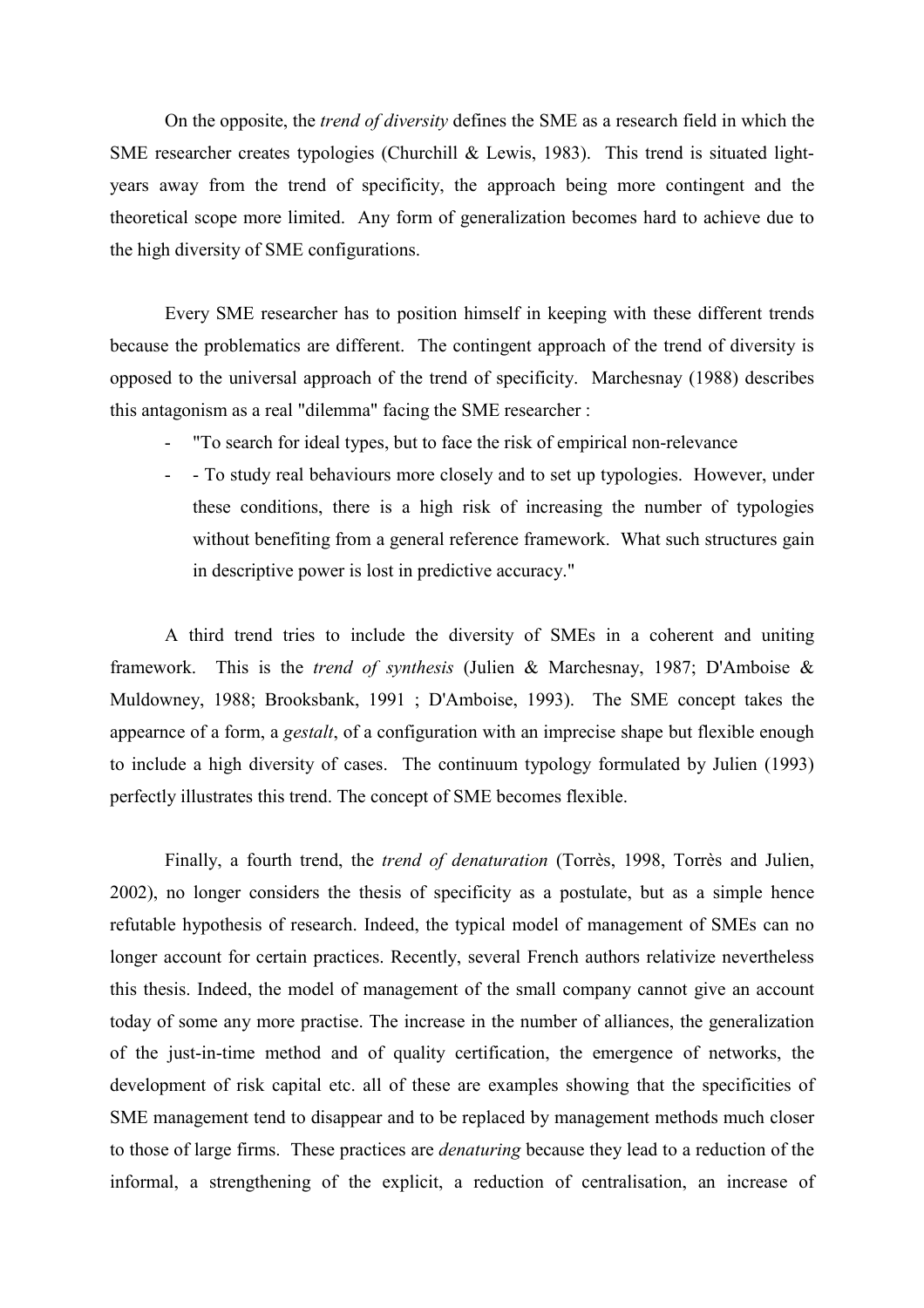procedures, etc. The key concept of this trend is *denaturation* (or loss of specificity), which is defined as a process leading a small firm to lose all the features generally associated with a typical SME.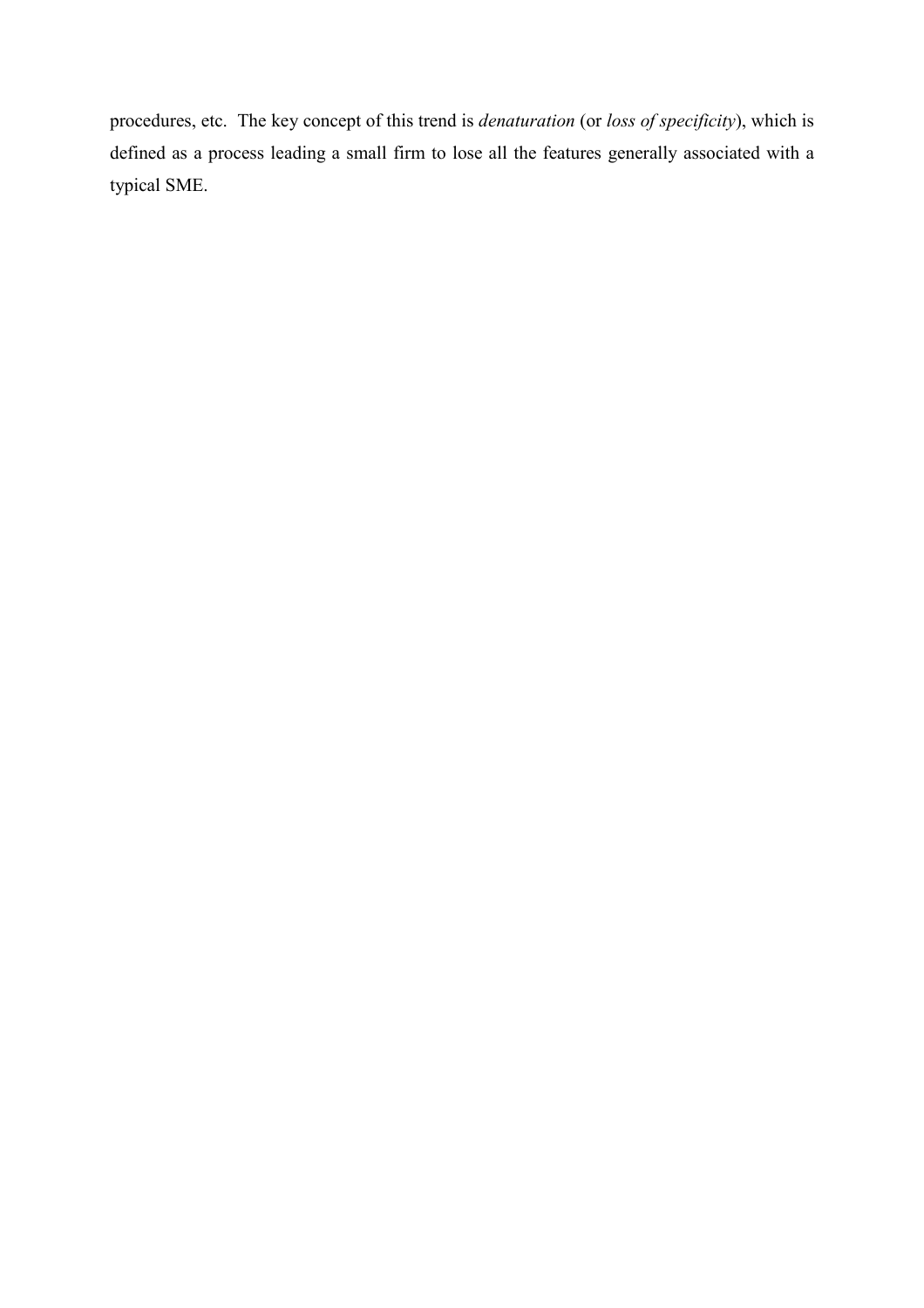#### **Introduction**

Research into small business management has progressed steadily over the last 20 years in France and French-speaking community, and the number of journals (Revue Internationale PME, Revue de l'Entrepreneuriat), conferences and specialist associations (Association Internationale de Recherche en Entrepreneuriat et PME, Académie de l'Entrepreneuriat) in the field has grown significantly. The small business research community is increasingly structured, organized and hence recognized. The time therefore appears ripe for a review of those 20 years of small business research (Julien *et al.*, 1994). However, such a review must necessarily take a critical stance.

The purpose of this article is to propose a "french approach" to the small business research in the management science field.

First, we will see that much of the work done so far does not really raise critical questions about the theoretical concept dominating small business research. The main reason for this is that the managerial specificity thesis has, over the years, become the dominant and structuring paradigm of "orthodox" thinking by the small business scientific community.

# A critical approach of specificity

Current developments (market and industrial globalization, reticularization of firms, transformation of working methods, the new economy, etc.), however, suggest that it may be appropriate to question the relevance of this thesis. At the same time, it is important to regard it as a contestable research hypothesis only, rather than as a paradigm. The question we need to answer is this: To what extent and on what conditions is the theoretical concept of small business used as a basis by researchers still valid? The approach we have called "denaturation" aims more to define the limits of the validity framework and/or field of application of the small business theoretical model than actually to validate it.

#### The denaturation of SME

Many authors have tried to define the SMEs' management specificities. The field of research on SMEs can be basically divided into four consecutive trends.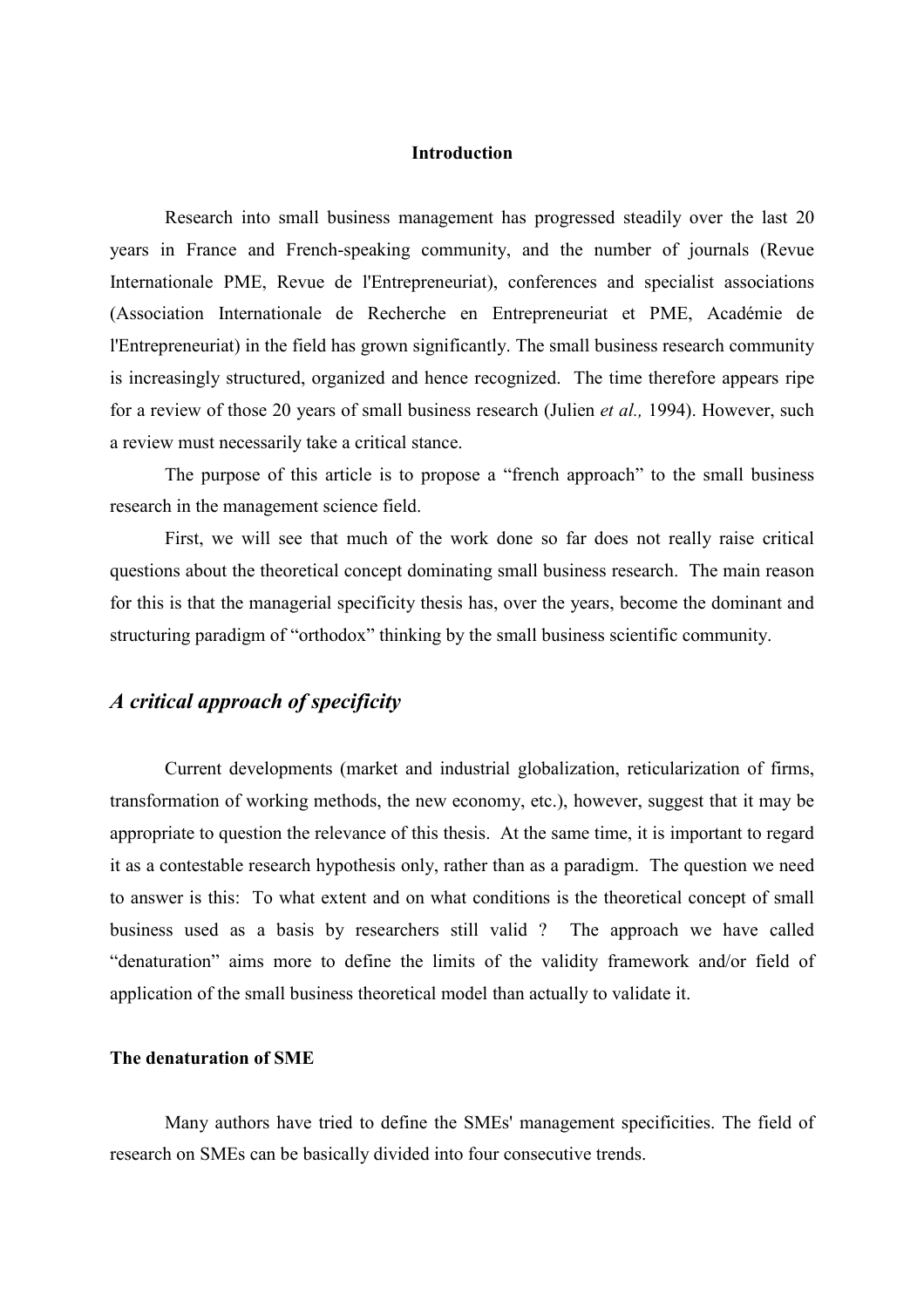Originally, the *trend of specificity* (Gervais, 1978; Dandridge, 1979; Welsh & White, 1981; Hertz, 1982; Marchesnay, 1982), which defines the SME as a singular object of The approach is deliberately universal and unitary, its purpose being the research. specification of the intrinsic characteristics of the SME (its specificities) as opposed to the large firm, and to deduce *ad hoc* problematics. The titles of some articles of that time clearly reveal the researchers' intention to claim an area of research specific to the management of SMEs: "Pour une théorie de l'organisation-PME" (For a theory of organization-SME) (Gervais, 1978), "Children are not "little grown-ups": small business needs its own organisational theory" (Dandridge, 1979); "A small business is not a little big business" (Welsh and White, 1981). etc. Differences of nature and not simply of degree distinguish the SME from the large firm.

On the opposite, the *trend of diversity* defines the SME as a research field in which the SME researcher creates typologies (Candau, 1981; Churchill & Lewis, 1983). This trend is situated light-years away from the trend of specificity, the approach being more contingent and the theoretical scope more limited. Any form of generalization becomes hard to achieve due to the high diversity of SME configurations.

Every SME researcher has to position himself in keeping with these different trends because the problematics are different. The contingent approach of the trend of diversity is opposed to the universal approach of the trend of specificity. Marchesnay (1988) describes this antagonism as a real "dilemma" facing the SME researcher :

- "To search for ideal types, but to face the risk of empirical non-relevance"
- To study real behaviours more closely and to set up typologies. However, under these conditions, there is a high risk of increasing the number of typologies without benefiting from a general reference framework. What such structures gain in descriptive power is lost in predictive accuracy."

A third trend tries to include the diversity of SMEs in a coherent and uniting framework. This is the trend of synthesis (Julien & Marchesnay, 1987; D'Amboise & Muldowney, 1988; Brooksbank, 1991; D'Amboise, 1993). The SME concept takes the appearance of a form, a *gestalt*, of a configuration with an imprecise shape but flexible enough to include a high diversity of cases. The continuum typology formulated by Julien (1993) perfectly illustrates this trend. The concept of SME becomes flexible.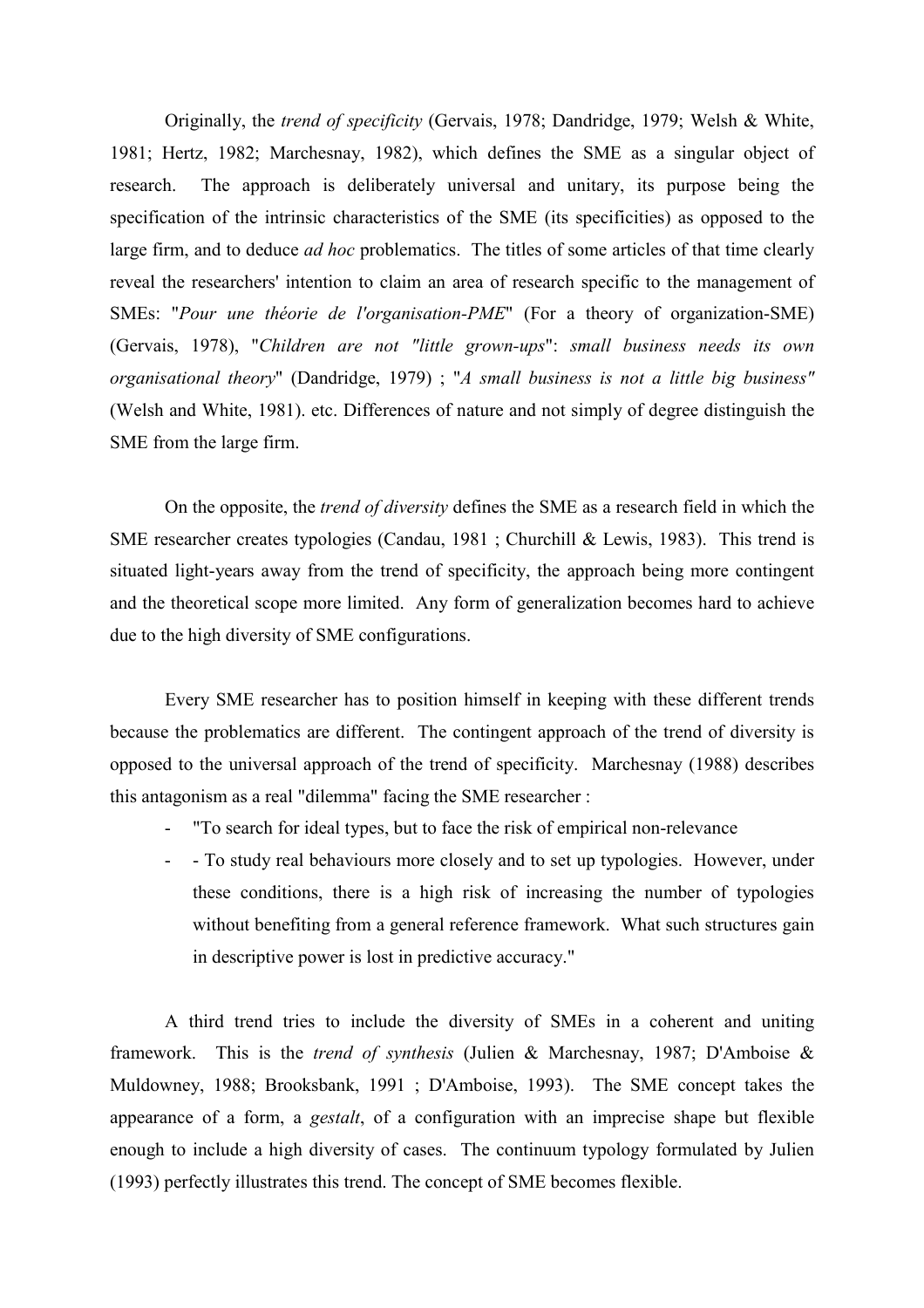As P.A. Julien (1990) showed, the typological approach is used frequently in small business research. When researchers establish a typology, they usually argue that behavioural diversity is inherent to the small business community, even if they have previously used the basic premise of specificity to define the common framework for their typology. In other words, the diversity of the identified types means only changes of degree within the specificity framework.

Recently, several French authors relativize nevertheless this thesis of specificity. It's the trend of denaturation (Torrès, 1997-a, 1997-b, 1998, Messeghem, 1998, Debray et Leyronas, 1998; Stephany, 1998, Bousaa, 1998; Guieu, 1998, Géniaux et Mira Bornardell, 2001...). This trend no longer considers the thesis of specificity as a postulate, but as a simple hence refutable hypothesis of research. Indeed, the typical model of management of SMEs can no longer account for certain practices. The increase in the number of alliances (Puthod, 1998), the generalization of the just-in-time method and of quality certification (Curvalle et Torrès, 1998), the emergence of networks (Debray et Leyronas, 1998), the development of risk capital (Stephany, 1998) and merger strategy (Guieu, 1998) etc. all of these are examples showing that the specificities of SME management tend to disappear and to be replaced by management methods much closer to those of large firms. These practices are adulterating because they lead to a reduction of the informal, a strengthening of the explicit, a reduction of centralisation, an increase of procedures, etc. (Torrès, 1998, Géniaux et Mira Bornardell, 2001). The key concept of this trend is *denaturation* (or loss of specificity), which is defined as a process leading a small firm to lose all the features generally associated with a typical SME. We define the "*anti-small business*" concept as a small-sized firm with all the opposite characteristics of the classical small business conception. The anti-small business can be defined as a small-sized firm that is highly decentralized, with a high level of job specialization and an explicit, long-term strategy, having complex, formal internal and external information systems and working on a world market (Table 1). Although the antismall business has the attributes of a big business, it is still small in size. In some ways, the anti-small business is a miniature big business.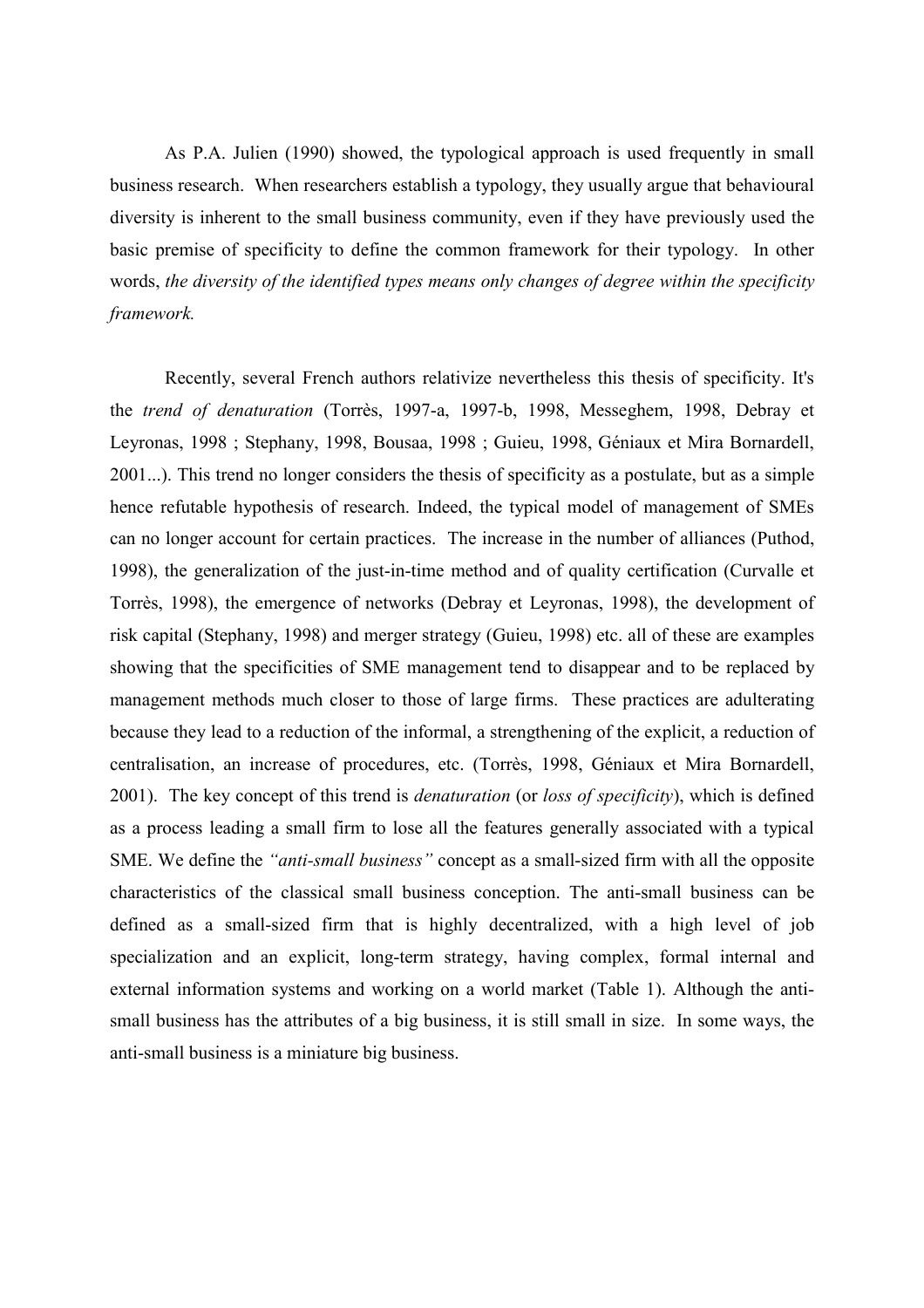| <b>The classical Small Business Concept:</b> | <b>The critical Anti Small Business Concept:</b> |
|----------------------------------------------|--------------------------------------------------|
| the specific approach                        | the denaturation approach                        |
| Small size                                   | Small size                                       |
| Centralized management                       | Decentralized management                         |
| Low level of labour specialization           | High level of labour specialization              |
| Simple and informal information systems      | Complex and formal information systems           |
| Informal and intuitive strategy              | Formal and planified strategy                    |
| Local market                                 | World market                                     |

Table 1: The Small Business Concept and its Antithesis, the Anti-Small Business

#### A illustration case: the globalization denatures small business

Today, businesses become international at a much earlier stage in their development. Growing numbers of small firms export to a range of countries in the first year of their existence (Oviatt and Mc Dougall, 1997). They are characterized by a scattered operating space coordinated in several different countries (Porter, 1986; Roth, 1992; Julien, 1995). This type of strategy is probably the best response to the constraint of globalization. However, it requires a number of changes, in particular to the firm's management and control systems. They apply distance management methods and are quick to adopt the sophisticated approaches developed by large corporations. Classical small business management hardly seems compatible with a globalization strategy.

The management centralization found in the classical small business structure quickly becomes a source of dysfunction in a global context. Geographical distance undermines the efficiency of direct supervision. The globalization strategy demands more decentralization within the organization. Although strategic decisions continue to be made by the parent corporation, responsibility for subsidiary operations is usually delegated to a local manager. The globalization strategy thus leads to a better separation of strategic and operational problems, which are generally closely linked in classical small businesses.

The low level of task division also seems to disappear in the wake of a globalization strategy. On the contrary, a global small business is one that takes task breakdown to its maximum, to be able to situate individual tasks in the best possible implementation context. This is the case of all small businesses that locate part of their production operations abroad to take advantage of cheap labour and thus reduce their manufacturing costs.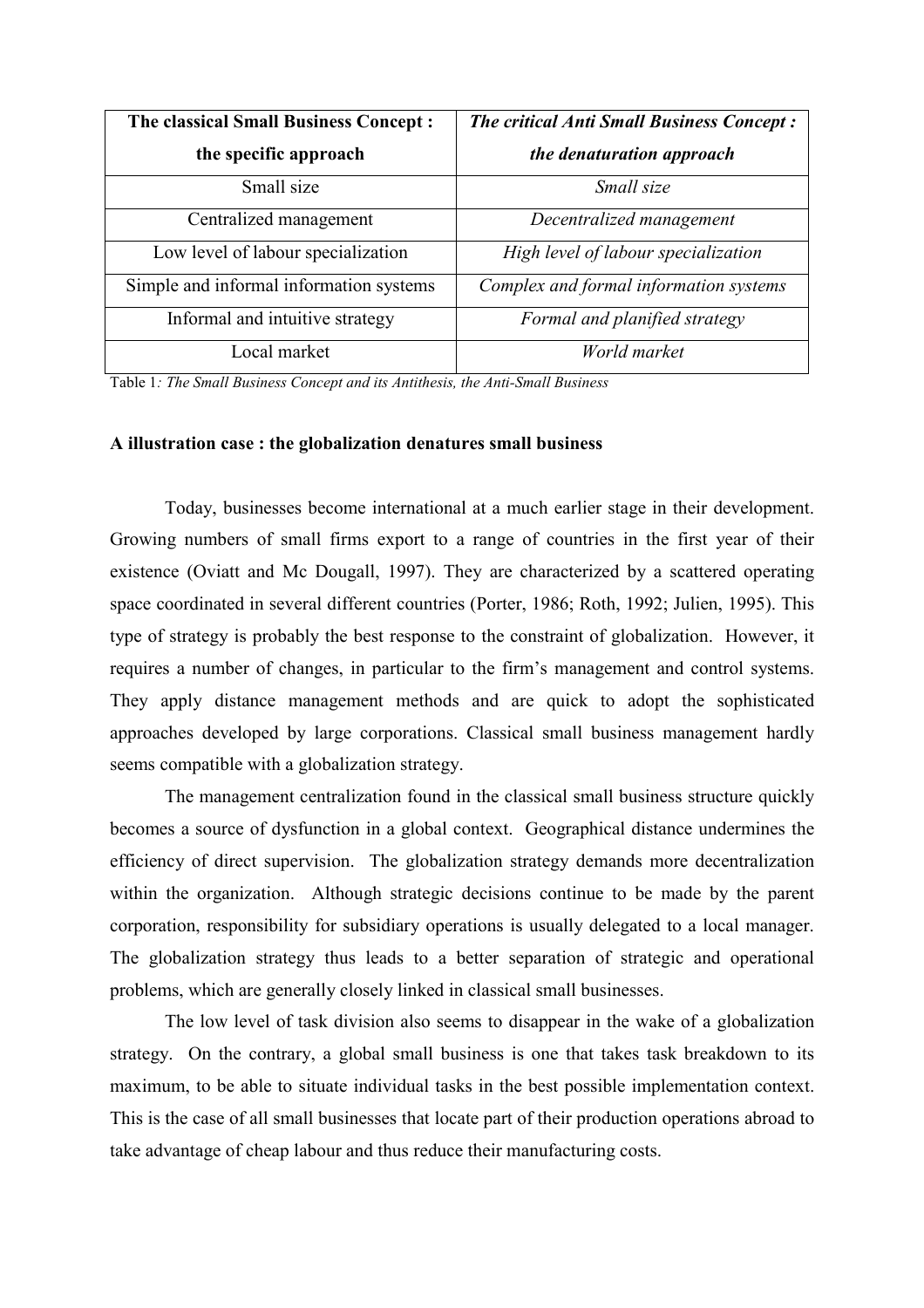Similarly, the preference of small business managers for more informal media and oral communication quickly becomes ineffective in an international context. When a market expands geographically, it is more difficult for managers to maintain close, direct contacts with their customers. Obviously, the situation is more complicated when the firm also situates part of its production activity abroad. Information transmission therefore becomes more formal. Geographical distance forces firms to formalize by obliging them to rely more on written communication.

Global management requires a highly developed form of planning and control to ensure that geographically scattered activities fit comfortably into the group's objective systems. There is a shift from mutual adjustment and direct supervision, which are simple and flexible mechanisms, to a much more standardized system that requires more cumbersome, longer and more costly procedures, which are nevertheless very effective for managing a spatially disperse organization. It is because the group's various units use the same rules, obey the same principles and apply the same procedures that they can be properly coordinated regardless of their location.

The globalization strategy also has an impact on decision processes as the intuitive, reactive decisions of classical small business managers give way to a much more structured, longer-term approach.

Lastly, with regard to the market, it is clear that the global small business is defined by a global market. In marketing terms, global small businesses are often e-commerce enthusiasts, using the most advanced forms of information and communication technologies. The Internet has also simplified market surveillance and techno-watch activities. Remote sales become commonplace for global small businesses, and their competitive capacities depend on their remote communication capabilities.

The organization and strategy of global small businesses are totally opposite to those of classical small businesses. The only common element is their small workforce; their management model is radically different. This is because globalization requires a distance management method that is contrary to classical small business. A distance management replaces a management of proximity. The logical explanation is that the globalization denatures the small company because it calls into question the management of proximity which constitutes the base of the specificity of management of SME.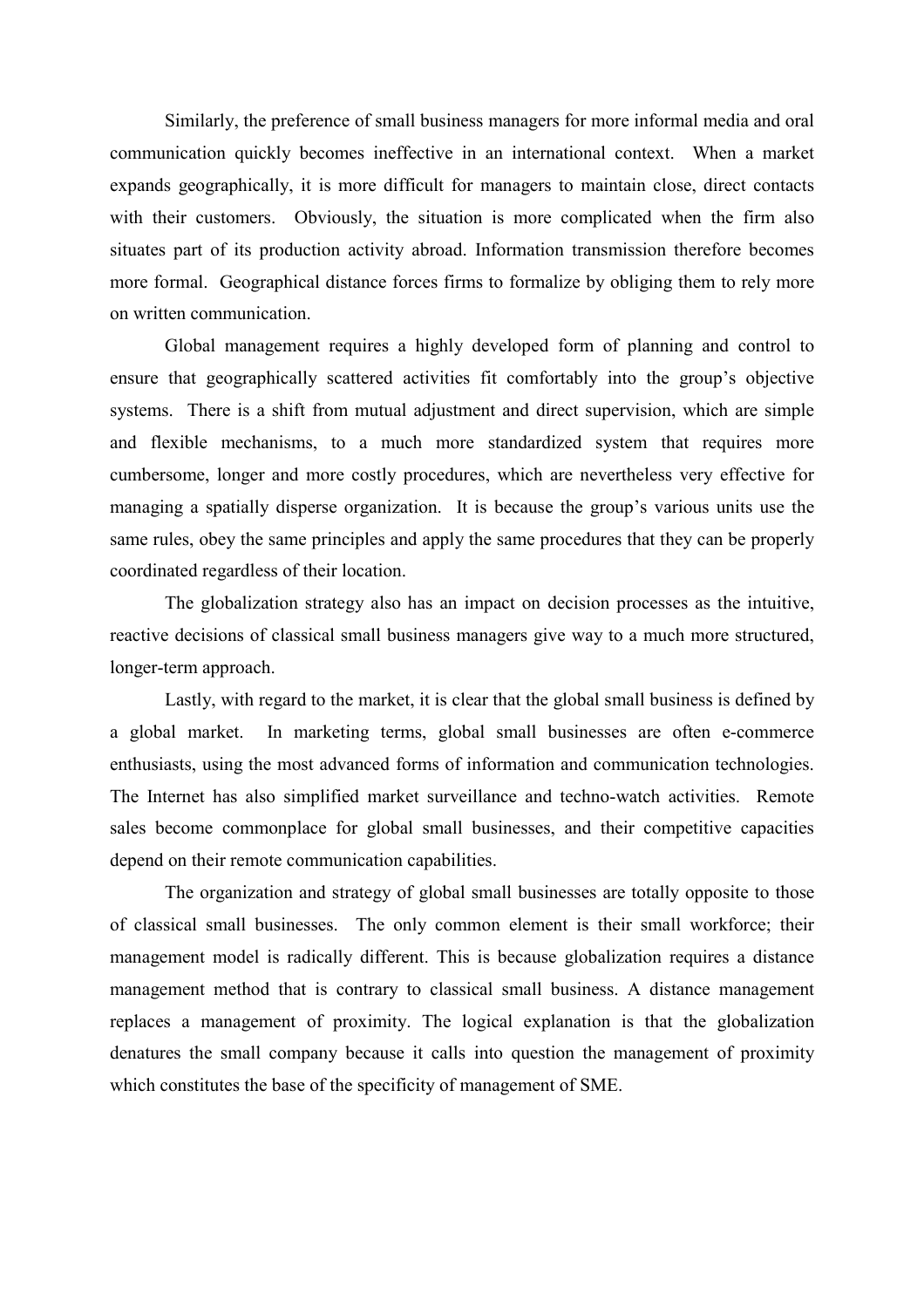# Toward a new approach of specificity: Small Business as a proximity mix

The aim of the trend of denaturation is to define the limits in the validity of the specificity of the SMEs, in order to identify the hard core of SME management theory. The object of this second part is to show to what extent proximity can be considered as the federative element that substantially explains the specificity of the management of SMEs. To highlight the central role of proximity in managing SMEs, we will use the concept of SME formulated by Julien (1998). This concept is based on a synthesis of the literature devoted to SME management. Centralised management, weak labour specialisation, flexible and implicit strategy, simple and informal internal and external information systems and a geographically or psychologically close market, define the SME. We are going to show that each of these specificities of SME management can be analysed as a particular form of proximity.

#### The role of proximity in the centralisation of SME management

The management style of a SME is highly centralised, sometimes exclusively concentrated in the person of the company owner-director. If it is generally admitted that the level of centralisation depends on the size of the company, on the character of the director and on the value of its subordinates, it also depends on the conditions of the company. The considerable centralisation of the owner-director's power can be effective only under conditions of great proximity and within the framework of a compact structure. It is because he is present near his employees that the owner-director increases his hierarchical domination. The influence of the owner-director on his company depends on his omnipresence. "Because" it is not very frequent that a small company has several geographically dispersed establishments, the manager has the possibility to know individually almost each employee and to assess his qualities. Moreover, he is personally known to all" (Barreyre, 1967). The small dimension of the SME thus facilitates the multiplication of direct and personal contacts and a management style often directed towards tasks and people. "This better integration leads to a personal valorisation for individuals. To the extent that the manager seems to be the mainspring of this valorisation, centralisation will be more than accepted: it will be wished for." (Gervais, 1978).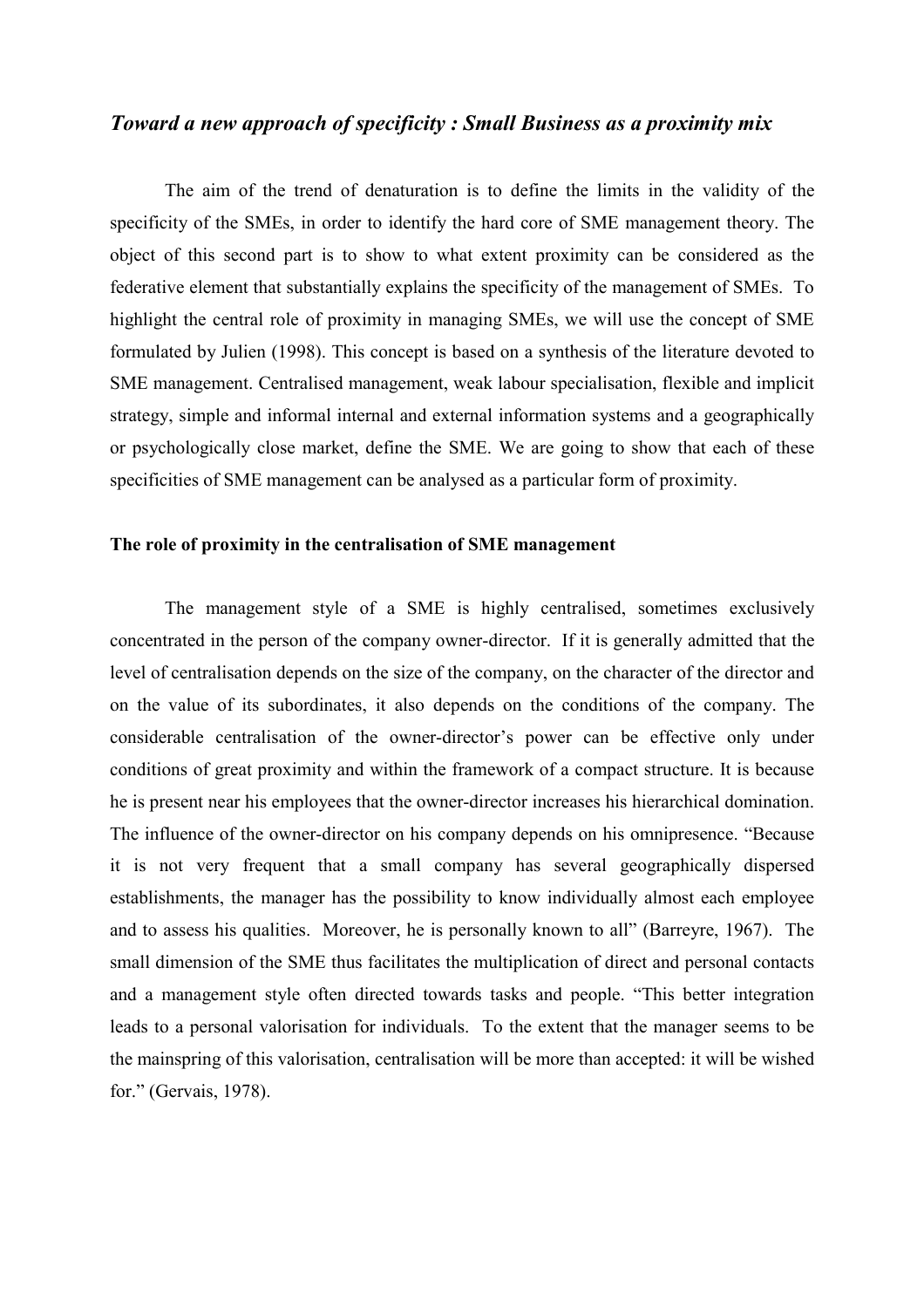Ultimately, the high centralisation of SMEs' management styles as well as the weakness of their hierarchical line are features which can only be enhanced in a context of proximity. Proximity increases centralisation and attenuates the interest to create intermediaries. This intensification phenomenon of the centralisation of SMEs can be interpreted as a form of *hierarchical proximity*.

#### The role of the proximity in the low specialisation of SMEs

An organisation is defined, in first analysis, by its level of work specialisation and coordination modes.

In small companies, the division of work is not very intensive. Only few services or functions are concerned. A great number of tasks are done by the director-owner who not only manages, but also plays the role of a service manager, and even carries out tasks himself. SMEs can be considered as "a whole, where all the functions are integrated or at least very highly connected, and where the owner-director controls all the aspects, managing several functions and taking part personally in some of them" (Julien, 1992). Generally, a small company appears to have a low level of specialisation. At the decisional level, an important interweaving between the decisions of finalisation (strategic), animation (administrative) and exploitation (operational) can be observed. Here again, we can speak of a weak specialisation, the entrepreneur being at the same time composer, orchestra conductor and sometimes performer" (Marchesnay, 1991). SME management is based above all on the multi-skilled qualities of its employees.

But this multi-skilled quality can be practised only if the manager and the members of the company are permanently in touch with the various problems occurring in their organisation. Here also, proximity between the players enables multi-skilled functioning, turning all concerned into permanent observers of the various problems faced by other members of the company. Sales and marketing people are closer to manual workers and These numerous and repeated contacts induce a better awareness and operatives. understanding of the various problems of the company. Proximity stimulates multi-skilled functioning and consequently discourages task separation within the company.

Finally, if the SME is but a slightly structured management model, it is because it corresponds to a compact spatial configuration. Low task specialisation is highly conditioned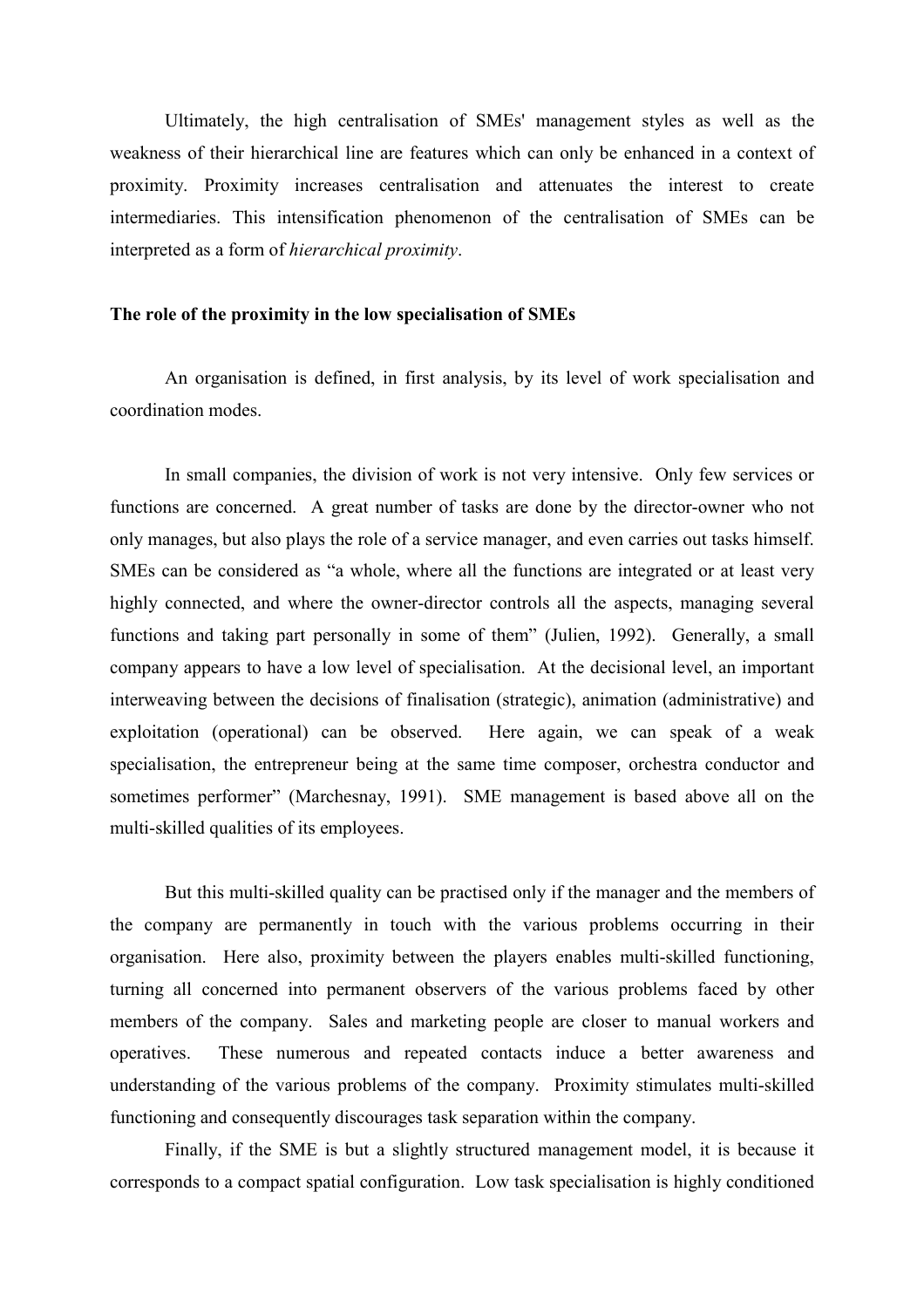by a context of proximity. Proximity amplifies low specialisation and reduces the advantage of increased task division. To summarize our argument, we will retain the notion of *intrafunctional proximity* to describe the reinforcement of the SME's low specialisation.

# The role of proximity within SMEs' simple and informal systems of internal and external information

The main specific feature of SMEs' internal information system is simplicity and low structuring. The relevant literature has often highlighted the SME managers' preference for the most informal media, i.e. verbal information. According to P.A. Julien (1998), "small companies work through dialogue or direct contact. Conversely, large-scale organisations have to set up a complete formal (and written) mechanism to ensure transfer of information while minimising rumours and encouraging control. Very large-scale organisations even publish an "in-house newspaper" to broadcast general information and prevent rumours from interfering with the company's efficiency." This preference for direct contacts and verbal communication characterises the traditional operation of SMEs.

SMEs' external information systems are also usually very simple because of a "relatively close market, either geographically or psychologically  $(\ldots)$ . This is how managers who carefully pay attention to the slightest market signals can rapidly become aware of local or regional traditional market changes; this may offset to a certain extent the limits of expertise or the time available for thinking" (Julien and Marchesnay, 1987). In small companies, the manager works through dialogue and direct contact with members of the staff as well as with his clients and suppliers gaining direct knowledge of their needs and tastes, or explaining the various features of his products (Julien, 1998). Information systems are simple because they are based on close physical proximity between the SME's company manager and the main leading players of the SME environment. Thus, through the study of the operation of a very small innovative business in the process of being set up, Planque (1987) points out that "the means of obtaining information are a cluster of interpersonal and informal relationships which are un-institutionalised and unstructured. Given the communication type used, the localisation of network "junctions" is mainly restricted to the area in which the prospective innovator might easily move around". This type of behaviour is directly linked to small organisation characteristics: the relational aspect is more important than the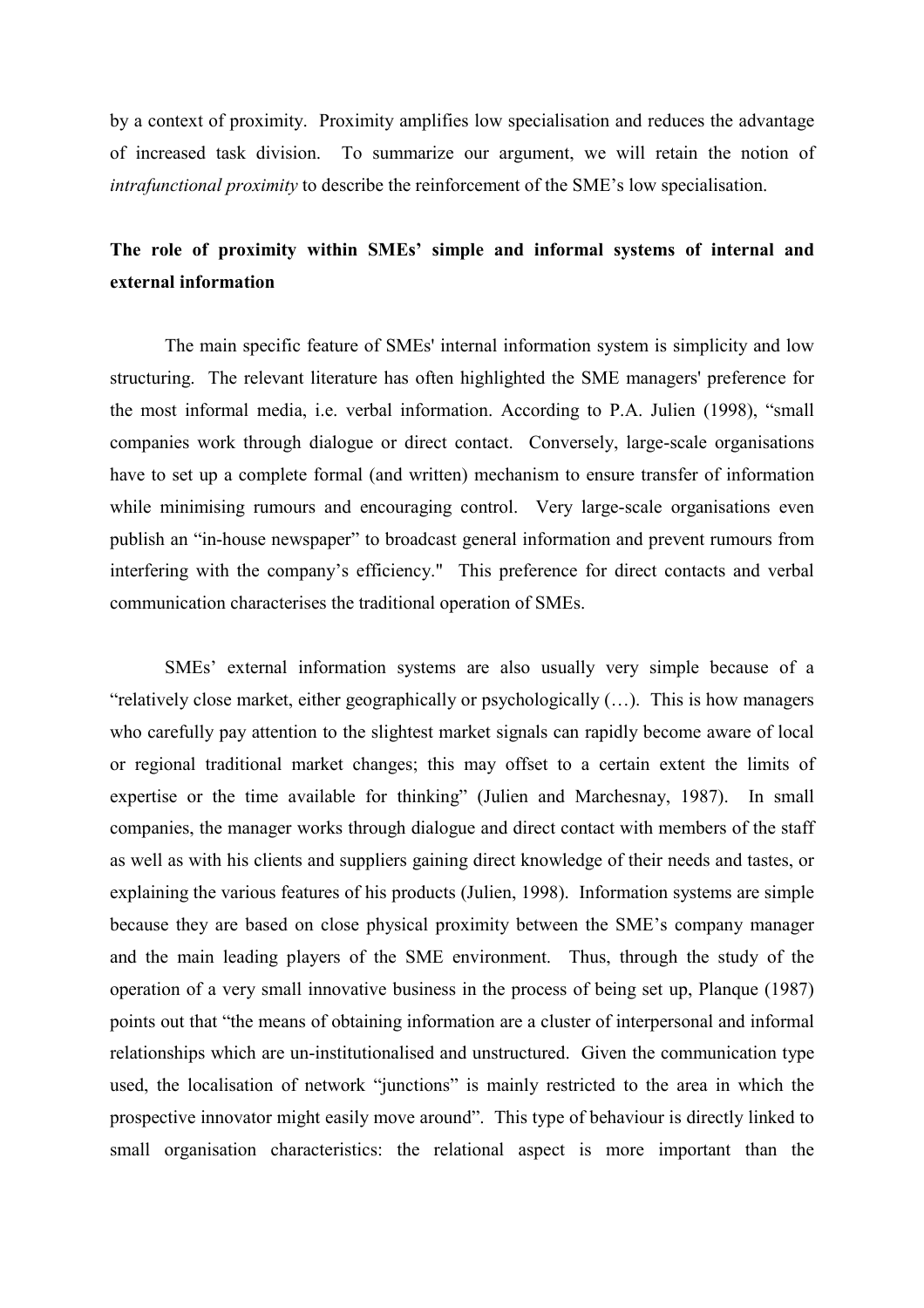organisational one. Generally speaking, the direct link between space configurations and the firm's information capability is clearly highlighted here.

All in all, information systems in a SME context seem undersized. This characteristic is often interpreted as the consequence of the little interest some company executives usually show for the strategic value of information (Chapellier, 1995). However, this under sizing may also be considered as the result of a concentrated space configuration favouring the setting up of direct flexible and informal information systems. The proximity of players facilitates direct and verbal communication; formalisation and writing are not essential. The often-observed link between proximity and minimalist information management policy is thus understandable. We will adopt here the idea of proximity information systems.

#### The role of proximity in SMEs' intuitive or informal strategy

"The cycle of strategic decision, in which SMEs' time scheme is often short-term, is based on reaction rather than anticipation. Moreover, these companies use few management methods and techniques such as forecasting, financial analysis and plan management. The decision-making process of SME managers is considered more intuitive, "informed guesswork", and less dependent on information and formal models of decision making" (Blili and Raymond, 1998). Generally in SMEs: "the decision making process usually works according to the intuition-decision-action pattern. The strategy is mainly implicit and very flexible" (Julien, in Julien and Marchesnay, 1987). Considering P.A. Julien's comments, informal and intuitive characteristics – the specificity of SME's strategy - are explicitly founded on proximity: "Whereas large-scale companies have to draw up relatively precise "plans" for forthcoming actions company executives can refer to, the owner-manager of small companies is close enough to his key persons to explain when necessary every change of direction".

Similarly, the notions of reactivity, flexibility, interactivity and adaptability – qualities generally associated with the SME - can be interpreted as deriving from a strong time-factor proximity as well. These characteristics specific to small companies constitute "advantages of their own, such as rapidity for decision implementation, markets proximity as well as a larger potential for adaptation and change of orientation in the short term" (Blili and Raymond, 1998). The efficiency of SMEs is based upon knowing how to benefit from all local opportunities and resources in order to exploit market changes. For that very reason,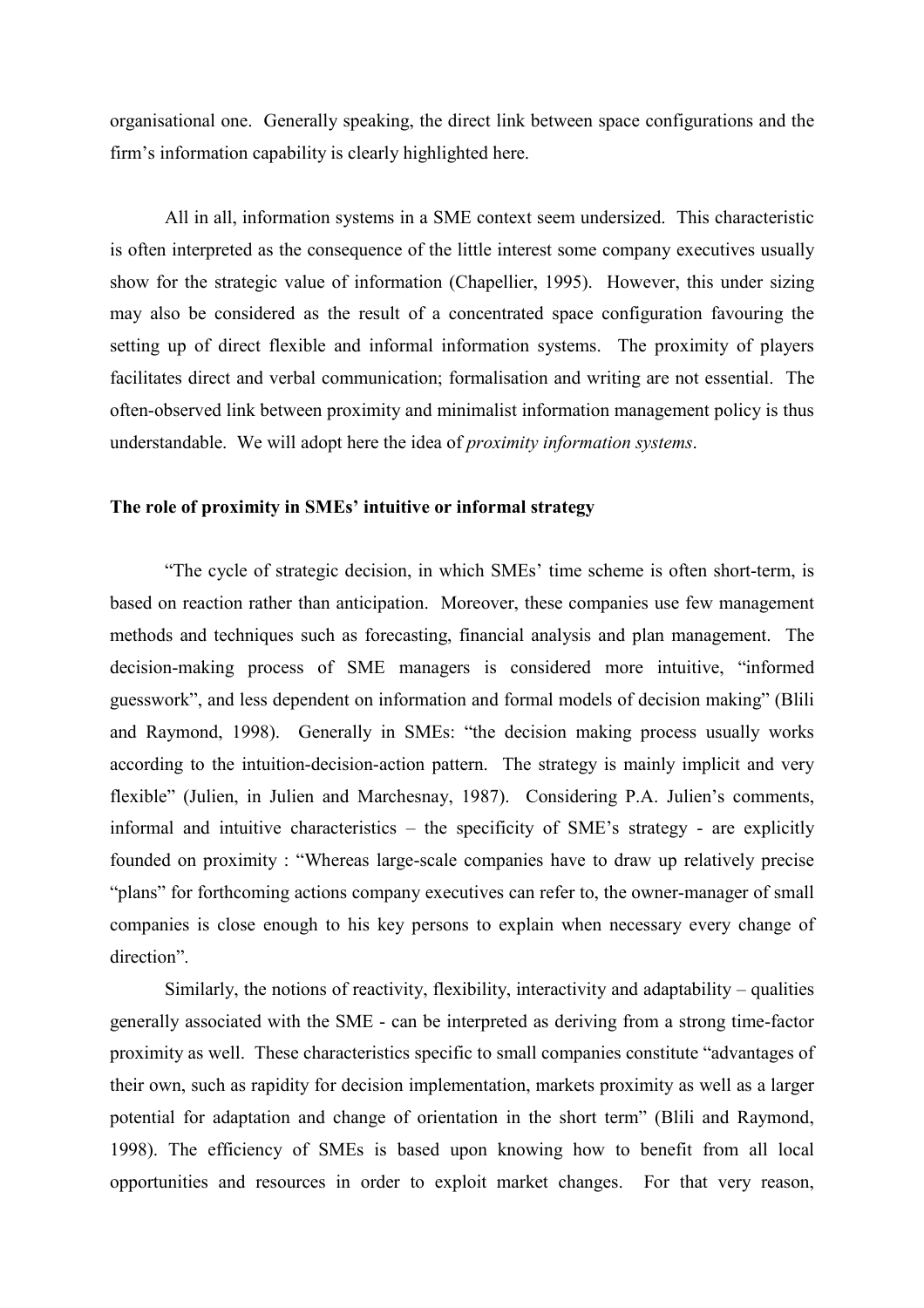production flexibility is inherently a matter of local flexibility (Piore and Sabel, 1984). Organisational flexibility is "fundamentally local" since different forms of flexibility are rather based upon tinkering than on standard acknowledged know-how.

Consequently, the preference of the short term, the intuitive aspect of strategic formulation, qualities of flexibility and reactivity displayed by SMEs are just so many features based on proximity effects. To qualify this phenomenon, we will use the notion of time-factor proximity.

# **Conclusion and implications**

Each of the SMEs' management specificities mentioned above can be considered as a particular form of proximity. The smallness of enterprise should be understood as a *proximity*  $mix$  (Table 2).

Space, time, intrafunctional, hierarchical proximity constitute a coherent framework providing the required conditions for action and reflection within a centralised and nonspecialised organisation, which consists of simple internal and external information systems and which favours informal and intuitive strategies. Therefore, proximity management, as we see it, is not confined to simple metric measurement. It represents the choice-ranking principle for the owner-manager. All other things being equal, the SME manager will opt for what is both geographically and temporally closer to him. This preference for proximity and the ensuing management is a strategic and organisational construction enabling the SME manager to keep control on the firm and its development.

This reformulation enables us to move from a descriptive approach (a mere listing of characteristics) to an explanatory approach (foregrounding a superior principle). The latter combines all the features of the SME around a federative mechanism (proximity) and transforms this mechanism into the essential requirement for the normal operation of the SME. In other words, our perspective is that of a specific management of SMEs obeying a proximity principle.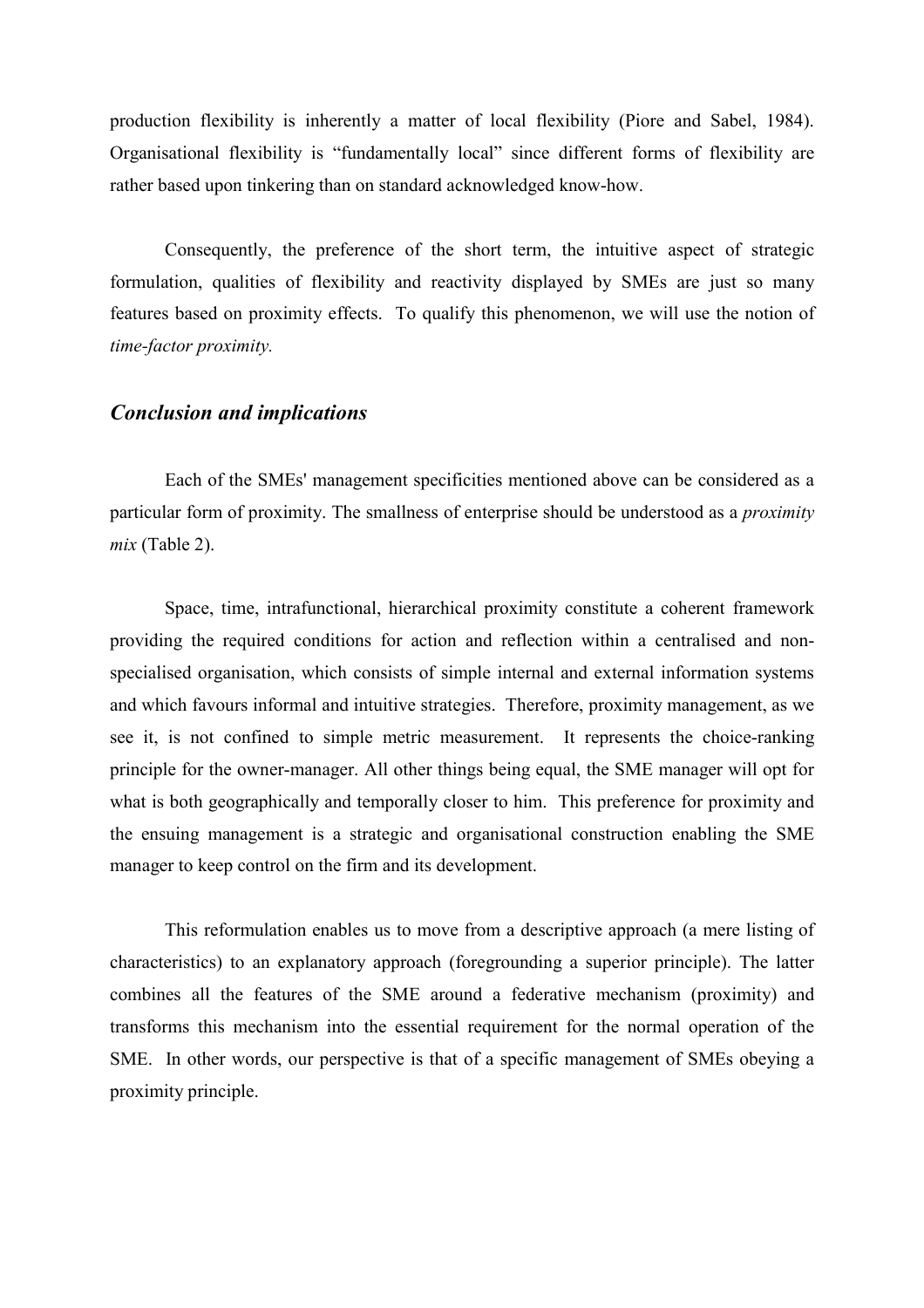| <b>The classical Small Business Concept:</b><br>the specific approach | A new Small Business Concept:<br>a proximity mix approach |
|-----------------------------------------------------------------------|-----------------------------------------------------------|
| Centralized management                                                | Hierarchical proximity                                    |
| Low level of labour specialization                                    | Intrafunctional proximity                                 |
| Simple and informal information systems                               | Proximity information systems                             |
| Informal or intuitive strategy                                        | Temporal proximity                                        |
| Local market                                                          | Spatial proximity                                         |

Table 2: Small Business Concept as proximity mix

Emphasising the proximity principle as an operative and explanatory approach to SME management is the foundation of a real research programme in all management sectors: what is the role of proximity in marketing, in finance, in HRM, in SME strategic management? It is important to ask how proximity can be integrated into management science's debates on the subject of SMEs. What are the influence, the role, the significance and the limits of proximity effects in high-tech SMEs, start-up companies<sup>1</sup>, local produce SMEs, family-run businesses, craftsmanship firms)? Depending on the industry, is the influence of proximity the same? Is it of equal intensity? What is the role of proximity in innovative circles, in industrial districts, in clusters, in localized productive system? Is there a proximity influence in SME hiring decisions, in the choice of countries for exports, financing methods, strategic orientations? More radically speaking, what happens to proximity management in the case of a globalizing SME? It is so easy to imagine the new light such a research programme could cast on SME management practices that it is pointless to add to the list of questions. It could strengthen the argument for SME management specificity. If SME management specificity does exist, it must have a name. For our part, we call it "proximity".

# **References**

BARREYRE P.Y. (1967), L'horizon économique des petites et moyennes entreprises. Thèse de Doctorat de Sciences Economiques, Université de Grenoble, 480 p.

 $1$  It is often wrongly believed that start-up companies escape proximity constraints, mainly in the Internet industry. However, the proximity constraint is far from disappearing in this type of business. On the contrary, start-up companies are privileged locations where the players have to permanently communicate together because of the necessary and so frequent interactions in the case of starting companies or companies in the making. Moreover, the start-up company is characterised by different crises occurring at the same time (speeding-up and complexification of the Greiner process), which reinforces the need for proximity to provide for contingency purposes, and increases the feeling of solidarity within the entrepeneurial team.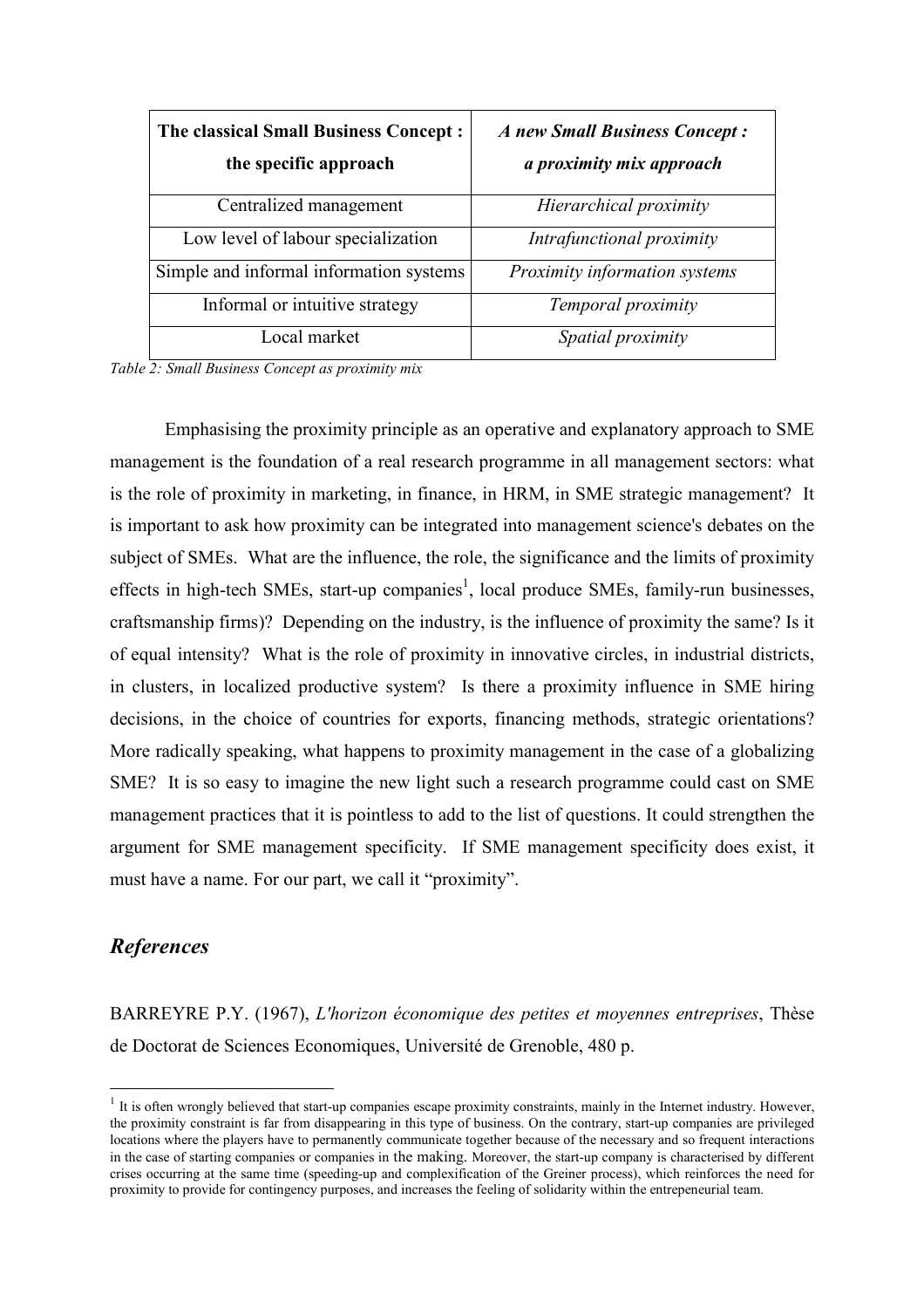BOUSSAA N. (1998), "Dénaturation de la PME et apport de la théorie financière moderne : une application économétrique sur données de panel", 4éme Congrès International Francophone PME, Octobre, Nancy-Metz, France.

BLILI S. and L. RAYMOND (1998), "Les systèmes d'information", p. 221-243 in PME : bilan et perspectives, op. cit.

BROOKSBANK R. (1991). "Defining the small business: a new classification of company size", Entrepreneurship and regional development,  $n^{\circ}3$ , p.17-31.

CANDAU P. (1981), "Pour une taxonomie de l'hypofirme", Revue d'Economie Industrielle,  $n^{\circ}16$ , p. 16-33.

CURVALLE B. and O. TORRES (1998), "Le système EDI/JAT condamne-t-il les PME ?", p. 121-130 in *PME : de nouvelles approches*, Economica, Paris, 187p.

D'AMBOISE G. and M. MULDOWNEY (1988), Management theory for small business: attemps and requirements", Academy of Management Review, Vol. 13, n°2, p.226-240.

D'AMBOISE G. (1993), "Empirical research on SME's : the past ten years in Canada", Journal of Small Business and Entrepreneurship, Vol. 10, n°2, p.2-12.

DANDRIDGE T.C (1979), "Children are not "little grown-ups" : small business needs its own organizational theory", Journal of Small Business Management, Vol. 17, n°2.

DEBRAY C. and C. LEYRONAS (1998), "Réseau et hypogroupe : l'émergence de pratiques managériales en PME", p. 83-93 in *PME : de nouvelles approches*, Economica, Paris, 187p.

GENIAUX I. and S. MIRA BONNARDEL (2001), "La gestion des connaissances et des compétences dans les petites entreprises technologiques : une approche empirique", Revue Internationale PME, Vol. 14,  $n^{\circ}2$ , p. 41-65.

GERVAIS M. (1978), "Pour une théorie de l'organisation-PME", Revue Française de Gestion, n°15, p. 37-48.

GUIEU G, (1998), "La prise de contrôle d'entreprise : une activité "dénaturante" pour la PME", 4éme Congrès International Francophone PME, Octobre, Nancy-Metz, France.

HERTZ L. (1982), In search of a small business definition : an exploration of the smallbusiness definition of U.S., U.K., Israel and the People's republic of China, University Press of America, 454p.

JULIEN P.A. and M. MARCHESNAY (1992), "Des procédures aux processus stratégiques dans les PME", p. 97-129. In : *Perspectives en management stratégique*, Tome 1, (sous la direction d'A. NOEL), Economica, Paris, 431p.

JULIEN P.A. (sous la direction de), (1998), Les PME, bilan et perspectives, Economica, Paris,  $2^{eme}$  édition,  $351p$ .